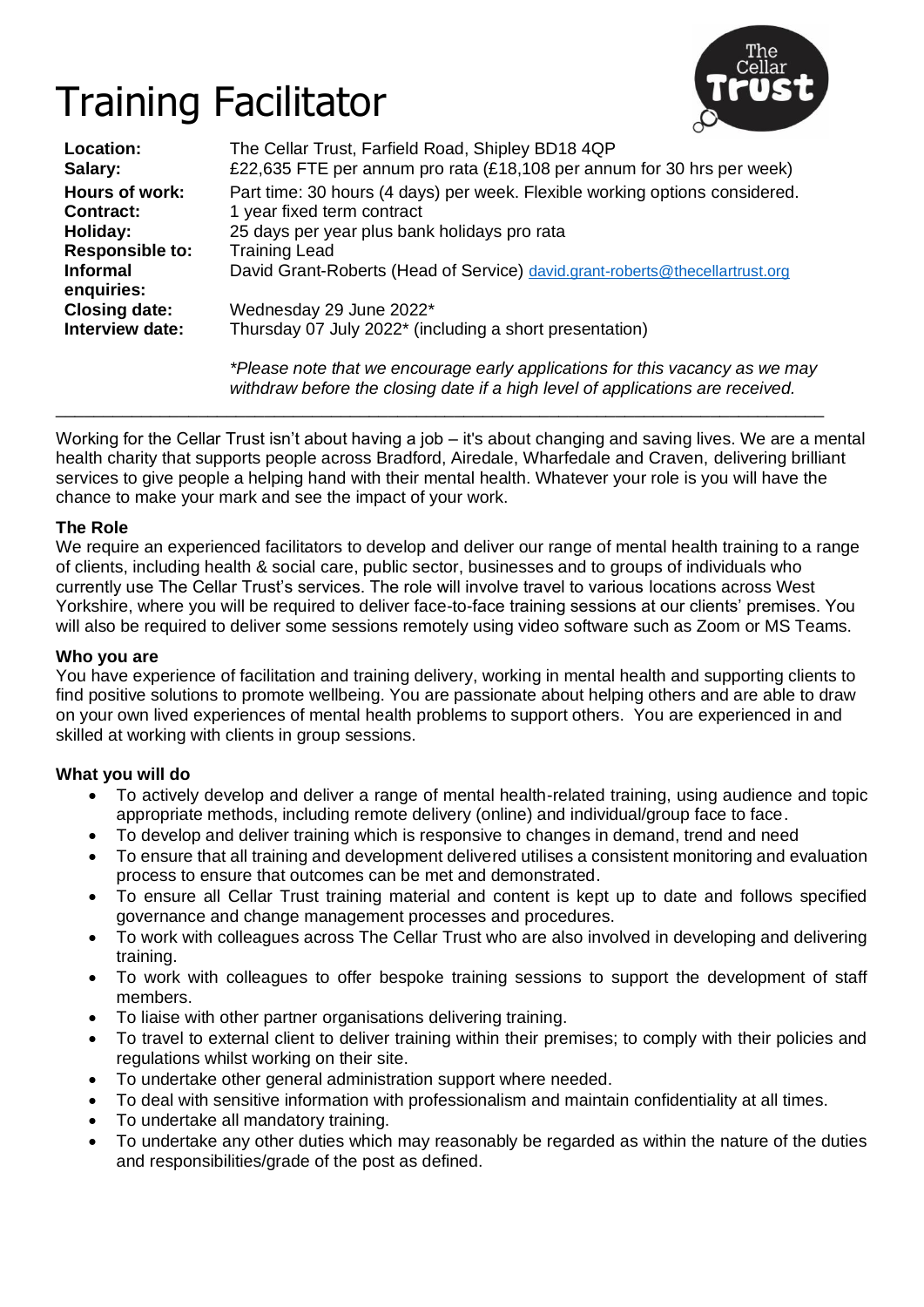• To work within all Cellar Trust policies and procedures including equality and diversity, health and safety, confidentiality and data protection.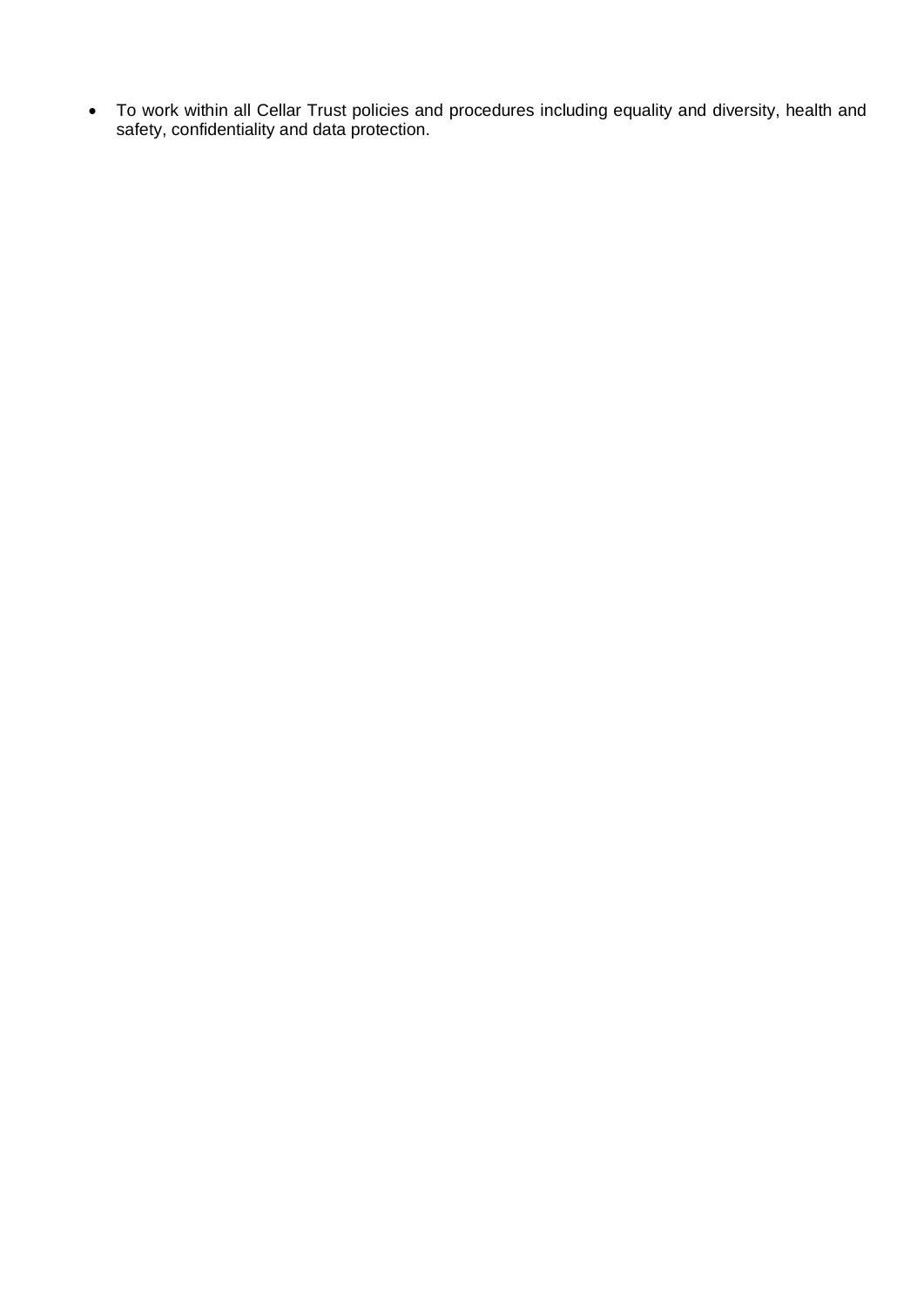# **Person Specification**

All aspects of the person specification will be assessed through the application form with additional questions at interview stage. Please ensure that all of the criteria below are addressed in your personal statement with examples/evidence for each aspect of the role.

| <b>Criteria</b>                          | <b>Essential</b>                                                                                                                                                                                                             | <b>Desirable</b>                                                                      |
|------------------------------------------|------------------------------------------------------------------------------------------------------------------------------------------------------------------------------------------------------------------------------|---------------------------------------------------------------------------------------|
| <b>QUALIFICATIONS</b>                    | GCSE English and Maths Level 4 or above, or equivalent<br>experience.                                                                                                                                                        | Training and / or<br>qualifications in IT<br>systems e.g. Excel, Word,<br>PowerPoint. |
| <b>SKILLS &amp;</b><br><b>EXPERIENCE</b> | Experience of developing and delivering high quality<br>training courses, sessions and associated learning<br>resources.                                                                                                     | Experience of working in a<br>mental health setting.                                  |
|                                          | Experience of delivering training to a range of audiences<br>at different levels including leaders and managers.                                                                                                             | Experience of leadership<br>and management training.                                  |
|                                          | Experience of delivering training digitally.                                                                                                                                                                                 |                                                                                       |
|                                          | Excellent IT skills including good knowledge of Outlook,<br>Word and Excel and video platforms such as Zoom,<br>Microsoft Teams etc.                                                                                         |                                                                                       |
|                                          | Excellent written, verbal and non-verbal communication<br>skills including the ability to present confidently to large<br>groups and engage with a range of stakeholders and<br>partner organisations (at different levels). |                                                                                       |
|                                          | Strong organisational skills including effective time<br>management and multi-tasking, and the ability to be<br>flexible/manage competing demands.                                                                           |                                                                                       |
| <b>PERSONAL</b><br><b>ATTRIBUTES</b>     | Committed, passionate and enthusiastic about the work<br>of The Cellar Trust, and to working in line with and<br>championing its values.                                                                                     |                                                                                       |
|                                          | Commitment to work as part of a team including being<br>prepared to work on tasks outside of immediate job<br>description.                                                                                                   |                                                                                       |
|                                          | Good attention to detail.                                                                                                                                                                                                    |                                                                                       |
|                                          | Self-motivated with the ability to work independently.                                                                                                                                                                       |                                                                                       |
|                                          | Demonstrable commitment to continuous professional<br>development.                                                                                                                                                           |                                                                                       |
|                                          | Flexible and proactive approach, including the ability to<br>respond positively to change.                                                                                                                                   |                                                                                       |
|                                          | Energy, enthusiasm and commitment.                                                                                                                                                                                           |                                                                                       |
|                                          | Ability to maintain a healthy work/life balance.                                                                                                                                                                             |                                                                                       |
|                                          | Passionate about mental health and improving the<br>wellbeing of people in the district.                                                                                                                                     |                                                                                       |
| <b>OTHER</b>                             | Ability to work occasional weekends/evenings as<br>required.                                                                                                                                                                 |                                                                                       |
|                                          | Willing and able to travel to a range of locations.                                                                                                                                                                          |                                                                                       |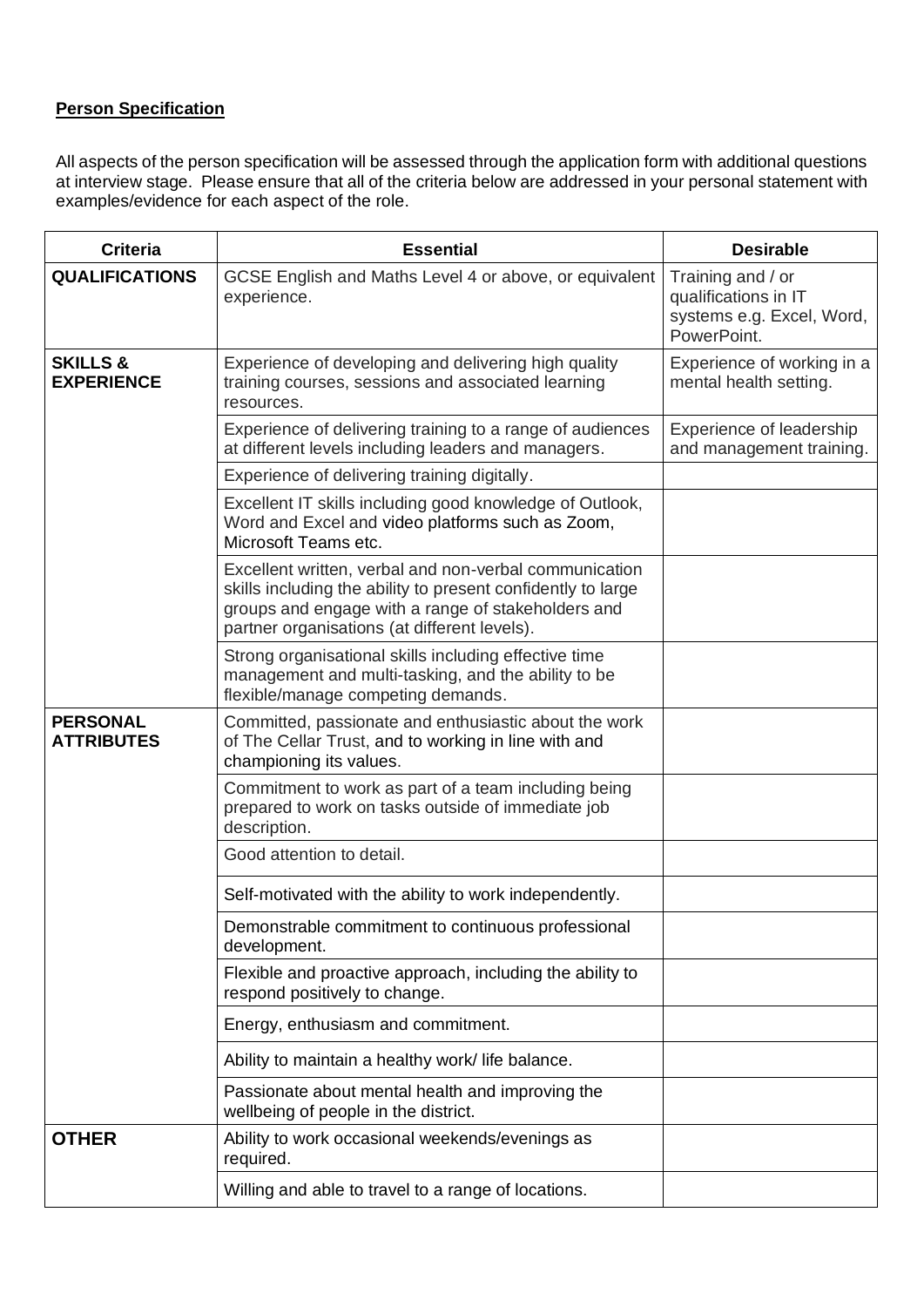## **How to Apply**

To apply for this post please complete our application form and send to [recruitment@thecellartrust.org](mailto:recruitment@thecellartrust.org) at your earliest convenience before the closing date. Please note, we encourage early applications as we may withdraw this vacancy before the closing date, if a high level of applications are received.

If you wish, you can also include your CV but this is not compulsory.

If you would like a copy of any of the recruitment documents in another format, such as a paper copy, please email [recruitment@thecellartrust.org.](mailto:recruitment@thecellartrust.org) Only candidates invited to interview will be informed and due to the volume of applications received we may only be able to give feedback to people who are unsuccessful at interview stage.

The Cellar Trust believes in equity and we celebrate diversity. We are an inclusive workplace, where everyone is welcome and supported to be themselves. We are a Disability Confident employer and offer a guaranteed interview to candidates with a disability who meet all the essential criteria in the person specification. If you would like to request a guaranteed interview because of a disability, please specify this in your application.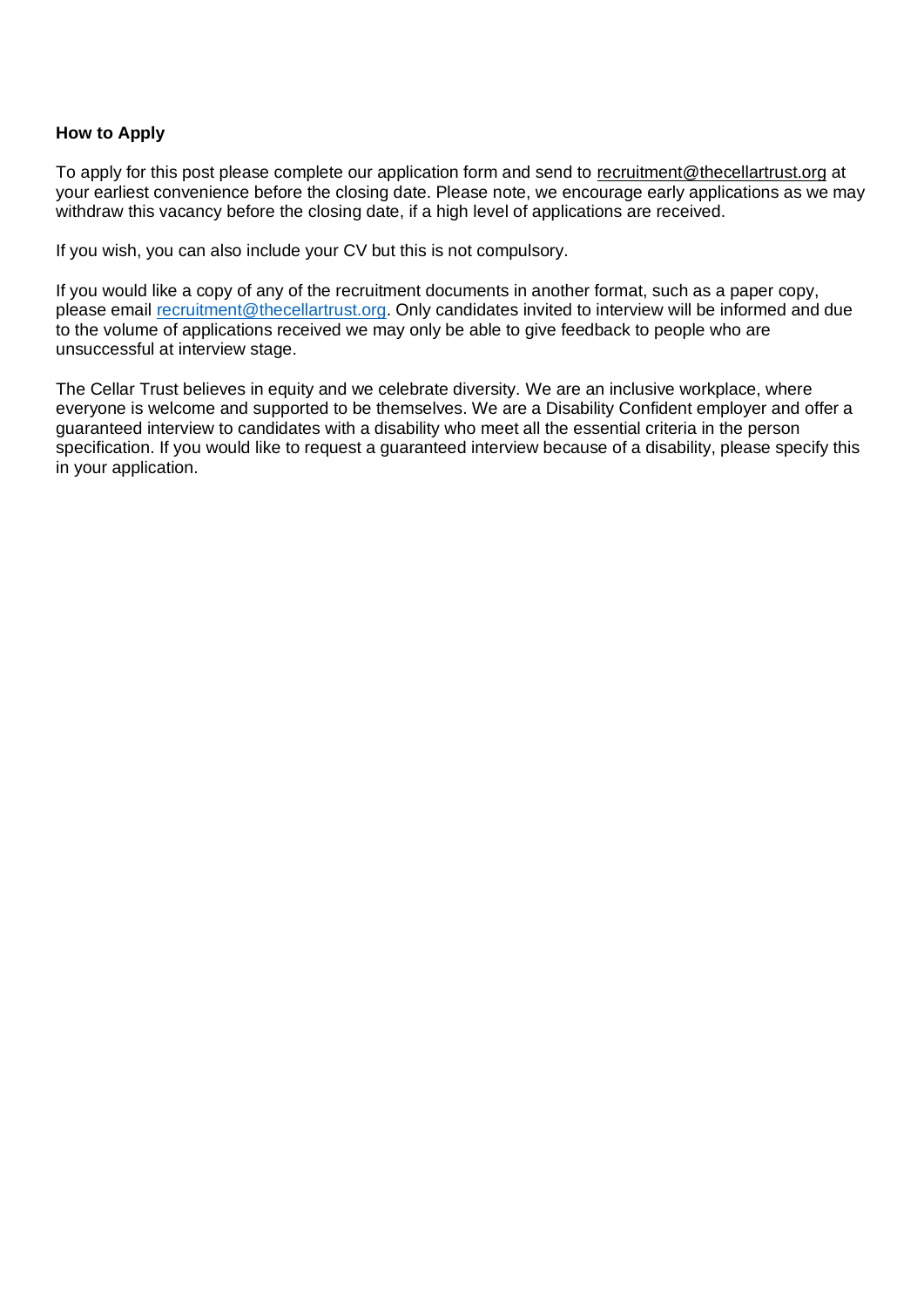#### **Working with us**

There aren't many people who can say that their job changes and saves lives. At The Cellar Trust, we can! We are a small but growing local mental health charity based in Shipley and have been supporting people from Bradford, Airedale, Wharfedale and Craven for over 30 years. We deliver lots of brilliant services to give people a helping hand with their mental health, but whatever your role is within the organisation, you will have the chance to make your mark, and see the impact of the work you are doing.

We already do great work (even if we do say so ourselves) but we always want to be better and that means that we constantly innovate and improve. We also have lots of exciting plans for the future so that we can deliver even better services, and reach more of the people who need us.

We want The Cellar Trust to be a great place to work which means that we understand the importance of work-life balance. 80% of our Cellar Trust team work part-time and most of our team also have flexible working arrangements, so whatever the role is, we are open to chatting about working patterns. We also want our team to flourish – so we are committed to you as an individual and helping you to learn, develop and grow along your career path.

We are looking for people who are driven by values, passionate about mental health, and want to use their skills and experience to help us to deliver exciting change.

#### **Our values**

Our values are at the heart of everything we do so we are looking for people who can live these through their work:

#### **Diversity**

- We are all different but equal.
- We value and respect each other.
- We will not tolerate discrimination or stigmatization.

#### Hope

- We believe in individuals.
- We don't give up.
- We believe in brighter futures for all

#### Continuous improvement

- We build on strengths.
- We believe things can always be better.
- We promote independence.

#### **Dedication**

- We are relentless in our quest.
- We are passionate about our work.
- We go the extra mile.